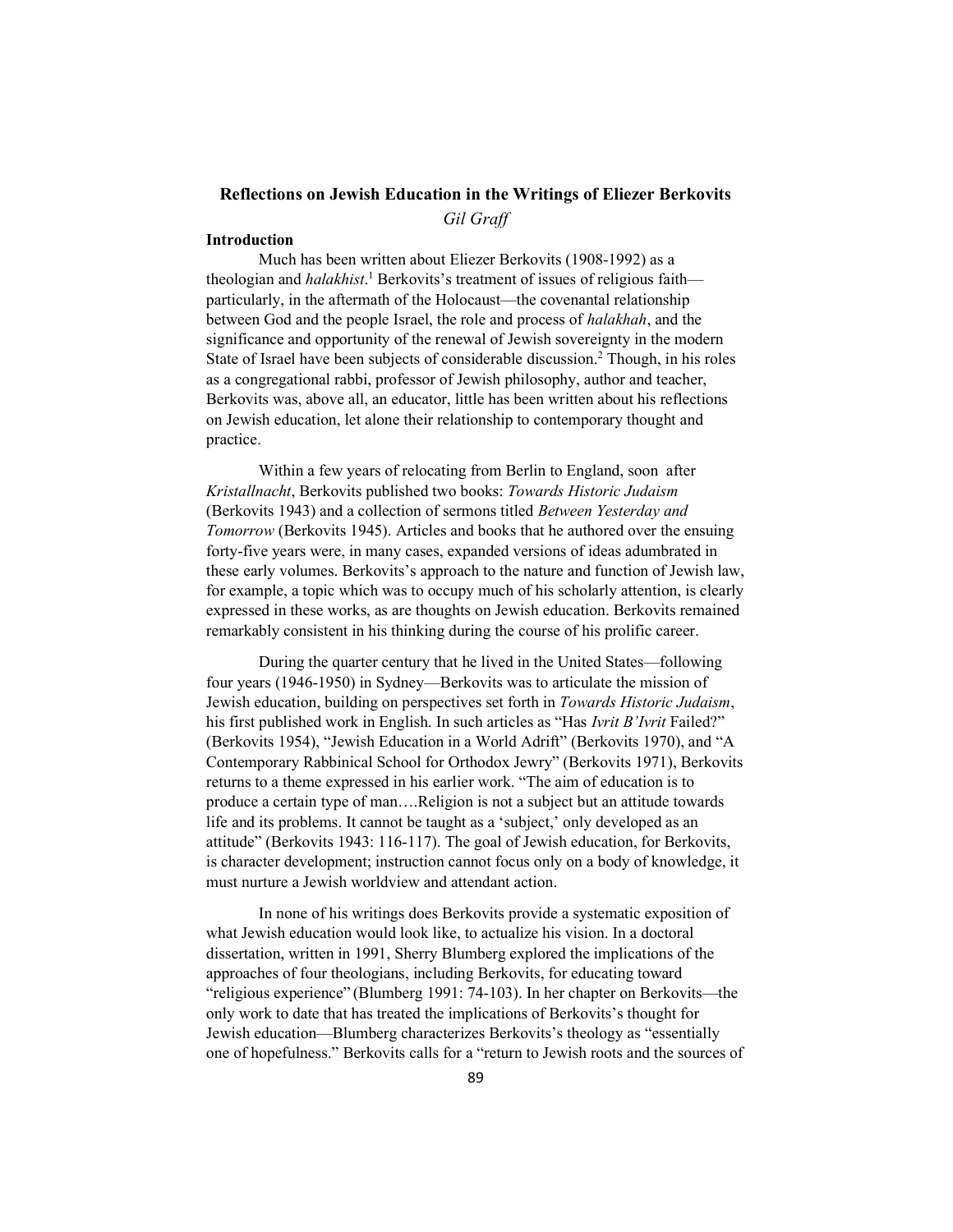Jewish values…replacing a life built on trusting the Western value of power that allows the strong and powerful to act without consideration for the value of human life other than their own" (Blumberg 1991: 87). Based on analysis of a few of Berkovits's published writings, Blumberg suggests that Berkovits's Jewish educational model would include the study of texts as well as experiential learning; an integrated, interdisciplinary approach to learning; and examination and comparison of Jewish values with those of Western secular society. She notes that, though Berkovits was by no means insular in the sense of retreating from the world, he emphasized the need to look to Jewish sources for moral guidance. In his words, "Jews have to turn inward to our own resources of the soul and of spirit" (Berkovits 1970a: 10).

Berkovits categorically rejects moral relativism. As a corollary, he affirms that "every child has the right to learn how to distinguish between good and evil, between right and wrong, excellence and mediocrity, cheating and honesty" (Berkovits 1970a: 7). Permissiveness—permitting children to simply "do their own thing"—reflects, for Berkovits, the collapse of a value system; absent a sense of the world anchored in the will of a Creator, meaningfulness erodes. David Novak aptly observes that Berkovits was primarily an essayist; his ideas are not captured in a fully developed treatise (Novak 2003: 5). Similarly, Berkovits's reflections on Jewish education were never formulated as a comprehensive curriculum. They are, however, rich in ideas to ponder, and thoughts that Berkovits articulated over many decades are increasingly embraced in the twentyfirst century.

While there is much about Jewish education that can be gleaned from Berkovits's published writings, the picture is broadened, deepened and sharpened by reference to his unpublished notes and lectures on Jewish education. These materials, written by Berkovits during his years in the United States for course presentations to students at Hebrew Theological College and a variety of audiences interested in Jewish education, express his sense of the educational challenges and opportunities of the time. They also clarify the currents of thought and practice to which he was responding. This article draws on archival sources as well as Berkovits's publications to better understand his educational perspective and explores the application of his ideas to contemporary practice, extending beyond the scope of Blumberg's work in each of these dimensions.

## Early Observations on Jewish Education

In a collection of sermons that he delivered, 1941-1943, titled Between Yesterday and Tomorrow (Berkovits 1945), Berkovits opined that "Just as the future of mankind depends on a successful moral re-education, so does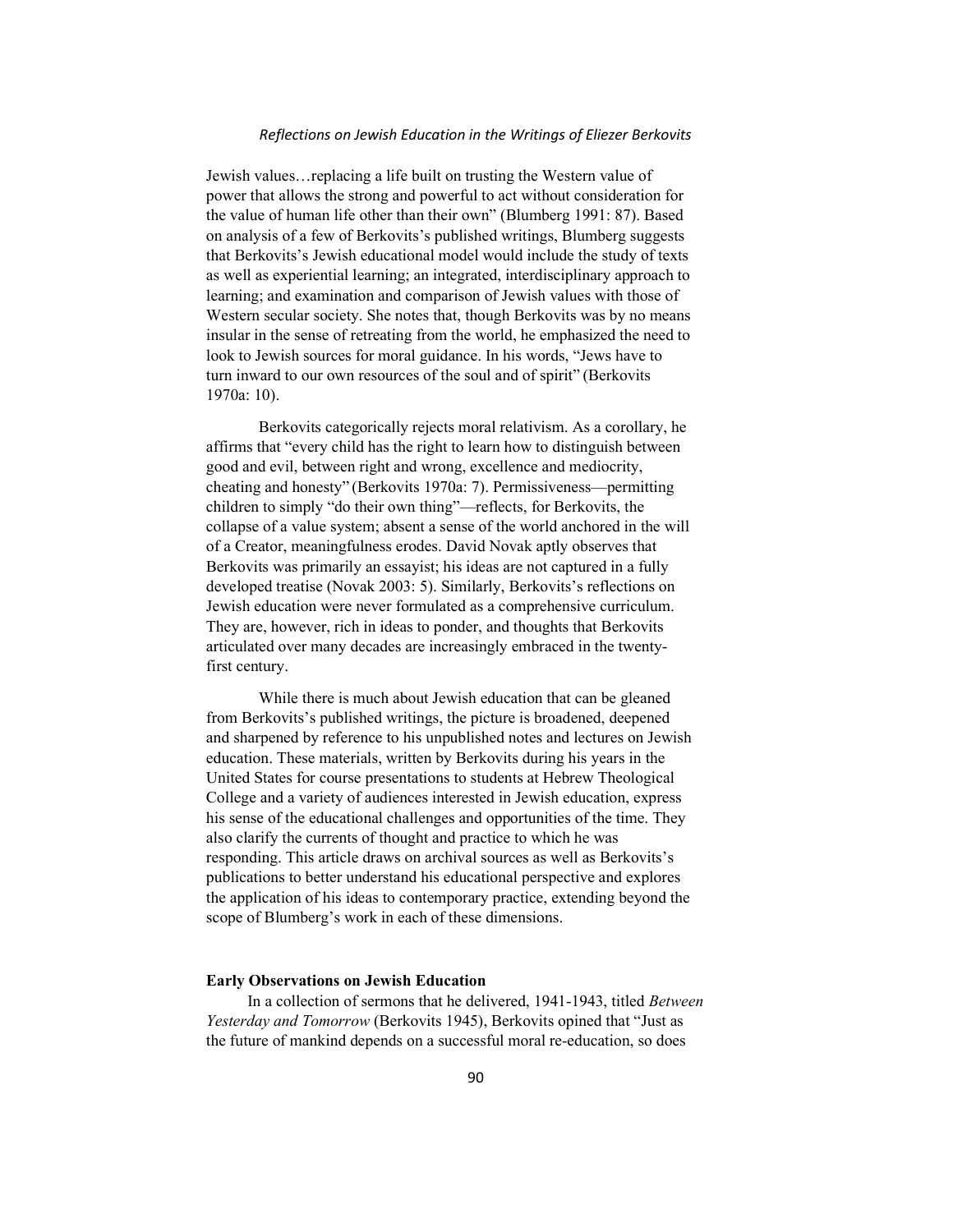the future of our people depend on nothing else but on successful Jewish education." Continuing, he affirmed: "There is no future for this people without nation-wide successful education of a Jewish character. If we achieve this, nothing can be lost. If we fail in this, we must fail everywhere and in everything" (Berkovits 1945: 63-64). Berkovits's focus on "education of a Jewish character" was a theme that recurred throughout his writings and remarks on Jewish education. He elucidated this idea in *Towards Historic Judaism* (Berkovits 1943). There, he described the mission of the Jewish school, an institution that he saw as a key mechanism for Jewish character development:

The Jewish School means a unified Jewish education, i.e., education governed in all its aspects by Jewish spiritual values. Its object is to convey to the child a picture of the world around him as seen through the eyes of Judaism. It aims at creating a consistent picture of the whole, by the application of Jewish moral, social and religious standards to all the important manifestations of life. It provides the child with a standard by which to measure things and events; it teaches him the Jewish way of thinking. It imparts to the child a 'Weltanschauung' [world view] always bearing in mind the ultimate aim— the Jewish way of living (Berkovits 1943: 119).

A Jewish day school, in Berkovits's view, could provide the type of educational integration that would enable students to bring Jewish perspective to bear on all aspects of life.

For Berkovits, Hebrew language is a sine qua non of Jewish culture and, hence, of Jewish education:

Without a knowledge of Hebrew we can give our children only a second or third-hand Judaism…. The language in which our prophets, thinkers, and teachers expressed themselves bears the stamp of their soul; only a thorough knowledge of their language allows one to participate in their innermost dreams, thoughts and feelings. For this reason the Jewish school must be to a considerable extent a Hebrew school (Berkovits 1943: 119).

Though, in the 1940's, Berkovits could envision the possibility of the hebraization of Jewry beyond the land of Israel, the study and discussion of Hebrew texts, in Hebrew, in Jewish schools in the United States was a limited phenomenon during the first half of the twentieth century and has declined over the ensuing generations (Krasner 2011: 28-30, 99-102).

Beyond studying Bible and post-Biblical literature in Hebrew, Berkovits averred that Jewish education "demands the Jewish teaching of all the subjects of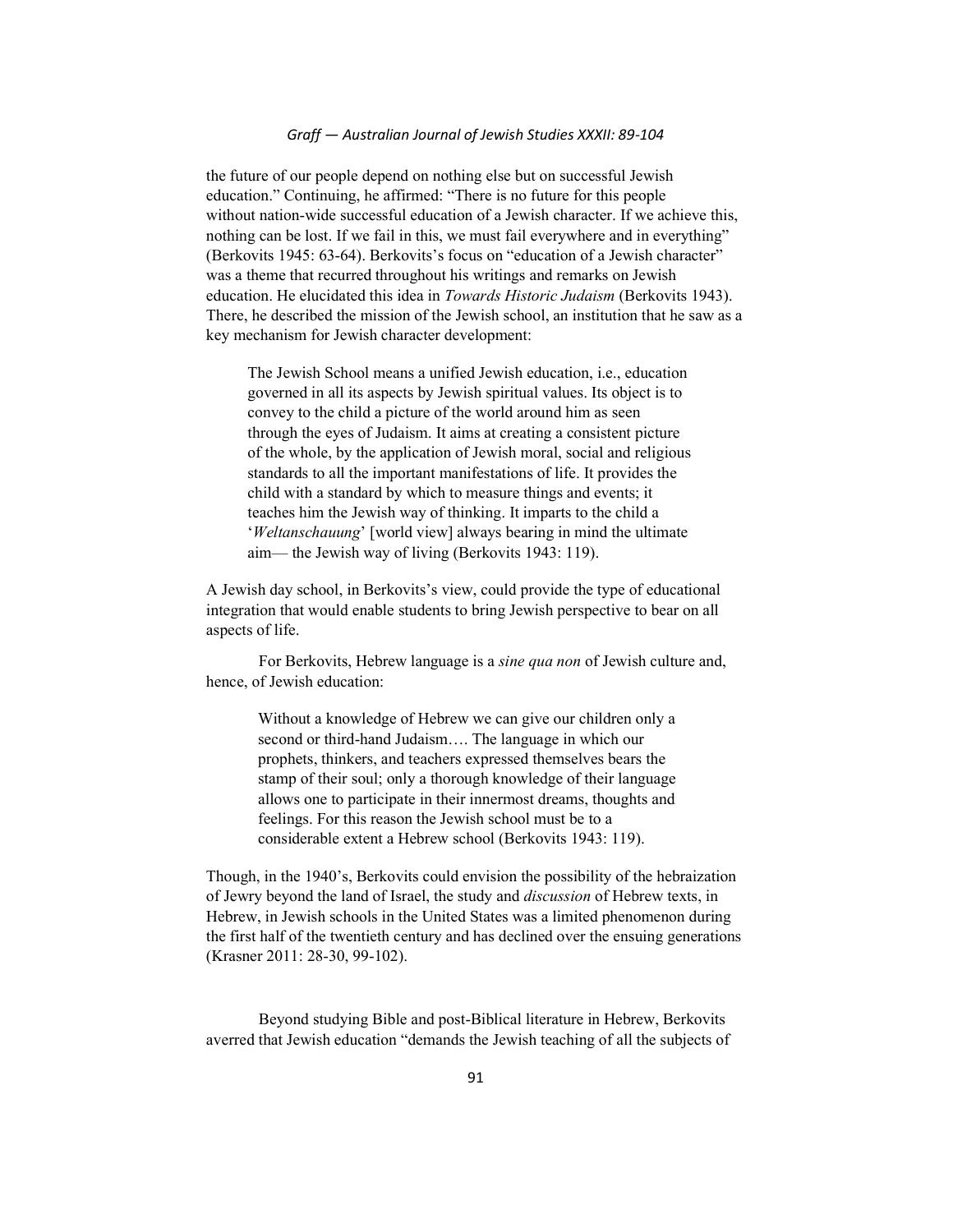the curriculum" (Berkovits 1943: 120). Such disciplines as history, literature, economics and science must all be examined and understood through a Jewish lens. For example, "We want the discussion of social and economic problems to be carried on along the lines laid down for instance by Amos and Hosea and further developed by the masters of the Oral Law." As for science, it "can lead man away from God, and show him the way to God. It can undermine the moral conscience of man, but it can also deepen it. It can produce the basically a-moral and completely mechanized 'superman,' and it can engender humility, awe and a sense of responsibility in man. All depends on the spirit in which it is approached" (Berkovits 1943: 121-122).

Prophetic ideals of right conduct—as articulated by such figures as Amos and Hosea—reflect the ethical expectations that are to inform Jewish practice. The prophets, however, lived over the span of a few centuries that ended two and one-half millennia ago. The enduring application of Torah to life is, for Berkovits, represented by the halakhic (Jewish legal) system. As he explains in Not in Heaven, "Halakhah is the bridge over which Torah moves from the written word into the living deed" (Berkovits 1983: 1). Inasmuch as "there is no such thing as life in general, since it is always a certain form of life at a specific situation, Torah application means application to a specific situation" (Berkovits 1983: 1-2). Halakhah is "the wisdom of the feasible, giving priority to the ethical" (Berkovits 1983: 117). The practice of mitzvot, in Berkovits's view, connects the individual to God and nurtures ethical choices.

## Jewish Education in the United States

Soon after moving to the United States, Berkovits addressed the challenge of Jewish education in the U.S., at mid-twentieth century. "One of the aims of the educational process must be to bring about a persistent and intimate confrontation between the American Jew and Judaism as a great historic civilization. But in order to achieve that one must go back to the sources" (Berkovits 1953a: 72). Appreciation of Judaism through a return to the sources would, Berkovits affirmed, create "the will to Judaism," a desire for "Jewish living."

Jewish day schools—educating nearly 185,000 students, four years of age through high school, by the end of the twentieth century (Schick 2000: 3)—were, at mid-century, in their early stages of growth; the Torah Umesorah (Orthodox) day school network, whose member schools accounted for the preponderance of day school enrolment, reported ninetyfive schools with 14,000 students in 1946 (Wertheimer 1999: 18). Instruction often emphasized knowledge acquisition with less regard for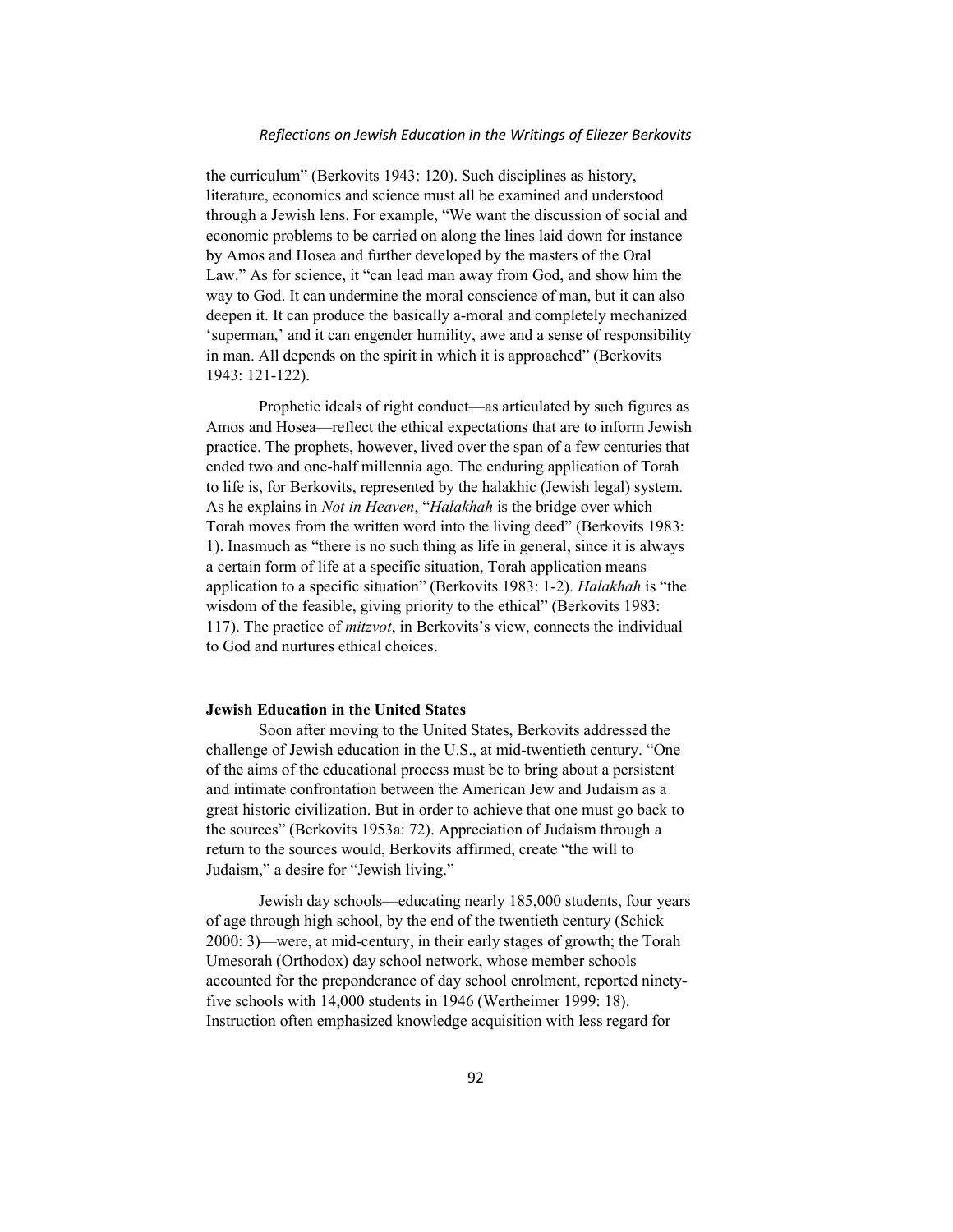internalization of the lessons imparted. Berkovits defined the task of the Jewish school as nothing less than shaping the course of students' lives:

> The task of a school, and especially of a Jewish School, is not to teach, but to educate; not just to impart knowledge, but to mould character and shape human personality. The teaching of subjects is not the goal but one of the means of education. The purpose of all education is to exercise influence upon the life-course of human beings far beyond the classroom, the school hours and the school years. All education must be education for life, or it does not deserve its name (Berkovits 1954: 24).

Berkovits's critique of post-World War II Jewish education as he encountered it in the United States, 1950-1975, was echoed by a keen observer and chronicler of that generation, Walter Ackerman. Reflecting on the state of Jewish education, Ackerman wrote:

Education, in its most fundamental sense… is the expression of a sensibility to a standard and represents the attempts of a society to mould the character of its members in accordance with an ideal[….] I would suggest that Jewish education… has not been informed by such an ideal. One can argue with some cogency, I believe, that until such an ideal is articulated, efforts at the improvement of Jewish education will remain little more than patchwork mechanics which only fall short of any serious mark… (Ackerman 1975: 433-434).

Jewish education as character development—shaping attitude, worldview and behavior—was, for Berkovits, the ideal that should inform curriculum and instruction.

Writing at a time when self-directed "values clarification" was much in vogue, Berkovits affirmed that Jewish education is not only about maintaining Judaism but about "how to preserve life itself in dignity and meaningfulness" (Berkovits 1970a: 11). Quoting Heinrich Himmler's comments to SS leadership on having remained honest men while writing a "glorious page in history (murdering six million Jews)," Berkovits observes:

In a world in which there are no 'Thou-shalts' and no 'Thoushalts-nots' that cannot be questioned, in which man is the creator of his values ex-nihilo, where all principles of morality are relative to the man and the society that creates them, it does make good sense to commit genocide and yet to consider oneselves honest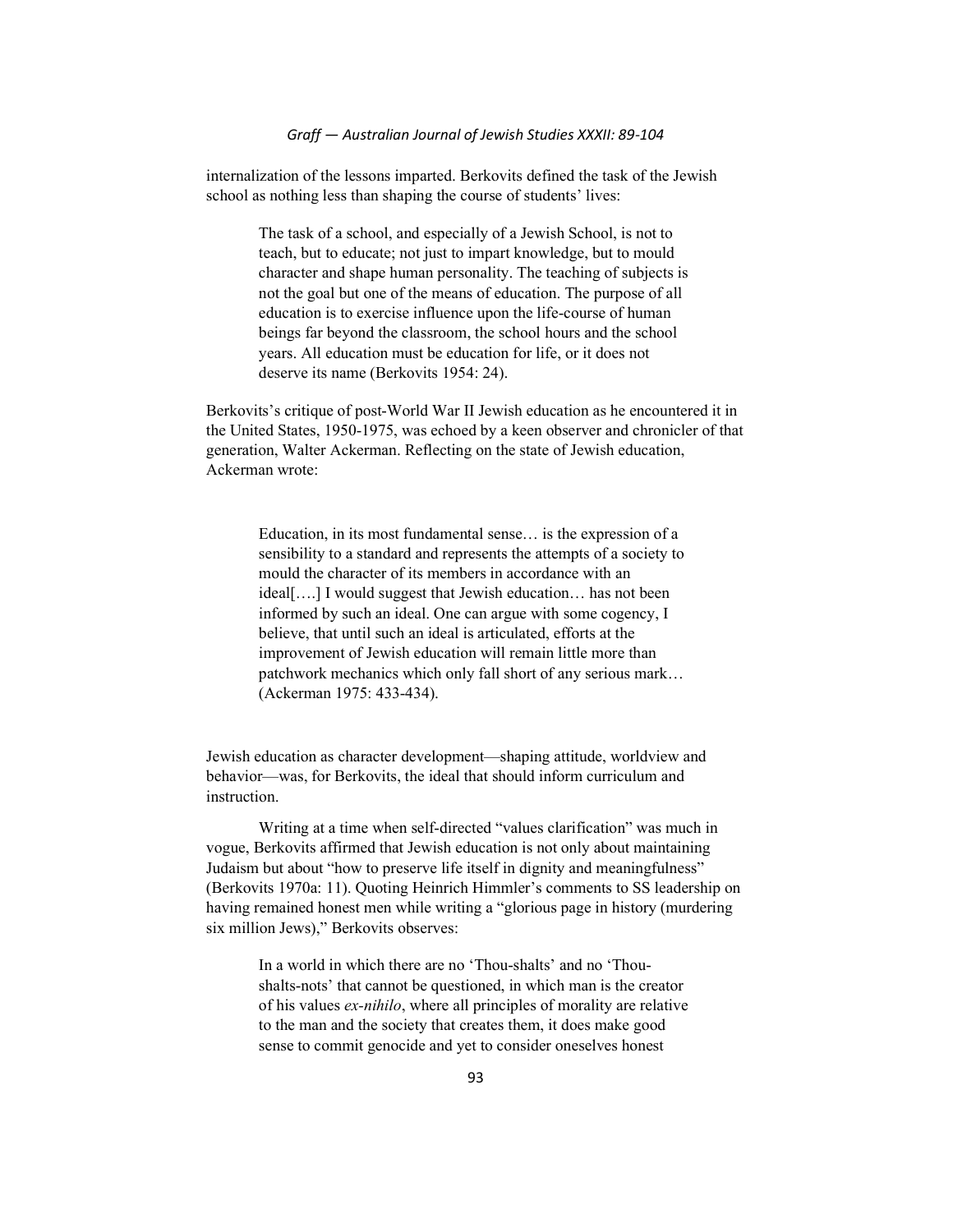people. It is the ultimate logic of a relativistic ethics to which modern man has dedicated himself (Berkovits 1970a: 7).

An approach positing that there is no "right" set of values but, merely, a need to help students clarify their personal values is, accordingly, utterly alien to Berkovits's worldview.

## Education in a World Adrift

In addition to authoring numerous books and articles while serving as Chairman of the Department of Philosophy and faculty member at Hebrew Theological College, Berkovits spoke before a variety of audiences within and outside the College. His unpublished papers from that period include handwritten pages on matters of Jewish education that might have served as notes for classes or public lectures. Berkovits writes that education begins when a child is born: how parents treat one another; how they speak to the child; how they relate to other people: these are all aspects of education. Jewish education is not a subject: it is character building; education for a way of life (Berkovits 1960-1965c: 3).

Berkovits was especially critical of bar/bat mitzvah-focused Jewish education, labeling it "a farce." Devoting inordinate amounts of time to preparing to chant some blessings or biblical passages—all too often, by way of one-time "performance"—was, in Berkovits's view, scarcely character-building. He commented that "Whatever a bar mitzvah or bat mitzvah has to 'perform' must be incidental to the educational process: it should result naturally from it; it should require hardly any special preparation" (Berkovits 1960-1965c: 5).

Despite his decidedly intellectual bent, Berkovits opined that, beyond cognitive understanding, it is essential that Jewish education nurture an emotional attachment to Judaism. Though knowledge is important, character development and embracing a way of life are not primarily matters of the intellect. "Commitment is the work of the heart, not of the mind," he observed (Berkovits 1960-1965c: 6). Accordingly, "The Jewish educator dare not speak to the intellect of the student alone; he must address himself to the entire personality of the student…" (Berkovits 1960-1965b: 6).

In one of his unpublished papers, Berkovits defines what he terms the "philosophy of Jewish education" as "the meaningful articulation of the purpose of Jewish education as it applies to the contemporary situation of the Jew in its entirety." Jewish education, he declares, is not merely about subject matter. "Only if we are able to teach Judaism in full awareness of the nature and the needs of the contemporary situation, if we can translate it into effective guidelines for human action and behavior (Jewish) in this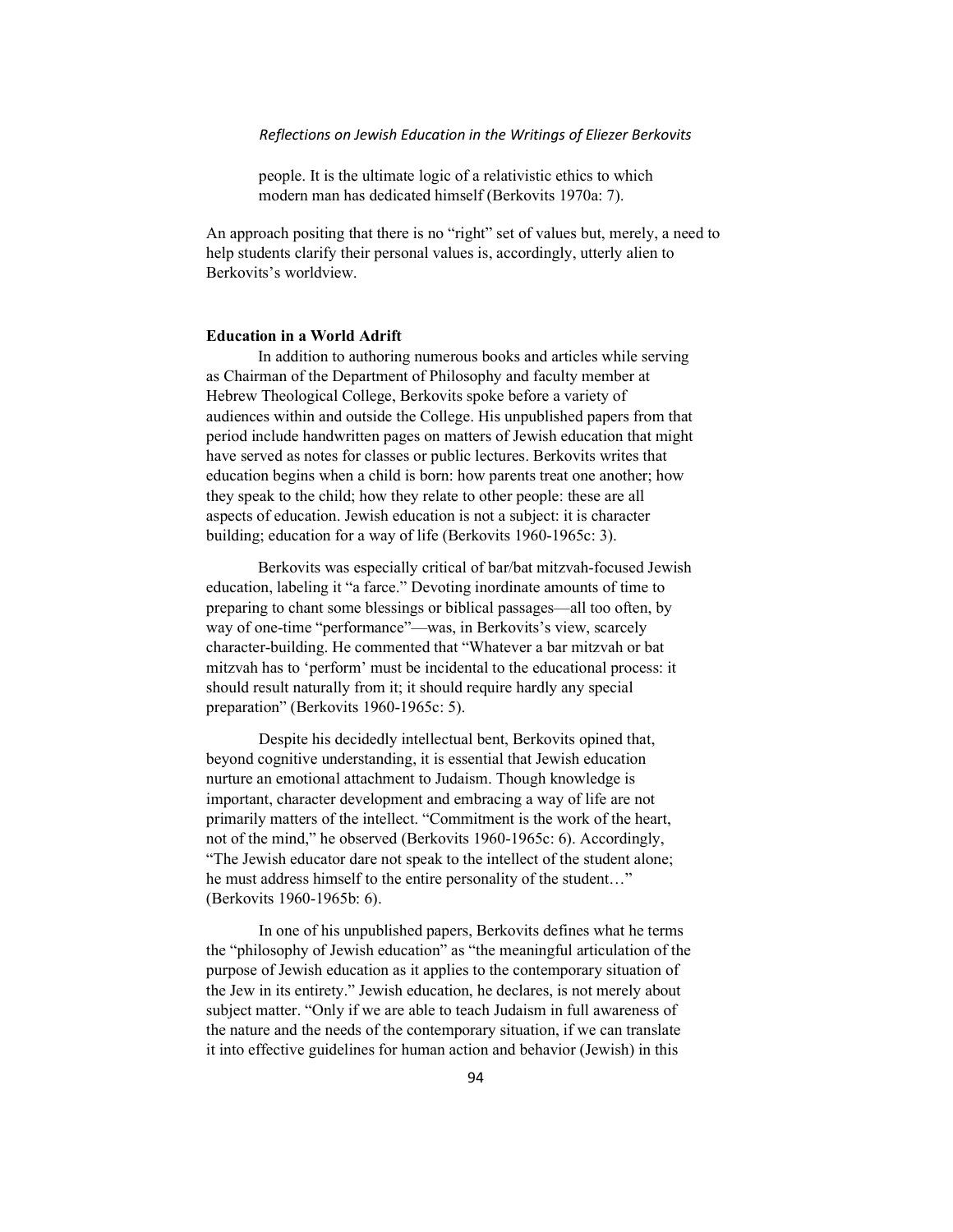given, concrete situation, does our effort become education" (Berkovits 1960- 1965a: 1-2). Jewish education is about the application of enduring values to reallife situations.

Berkovits comments that educators in the latter half of the twentieth century have little precedent for the current reality—a great deal of trial and error is needed; contemporary efforts are experimental. "The house of American Jewry (is) still being built….How to live authentically as Jews in this situation; how to relate Judaism to the contemporary situation (are) unanswered questions" (Berkovits 1960-1965a: 5). Berkovits decried as a frustrating anachronism the rejection of higher secular education by some Jewish pietists, including teachers. That the integration of religious studies and secular studies remained a contentious issue was embarrassing. To Berkovits, it was evident that "Israel, the people of the Torah, must acquire mastery in the realm of worldly knowledge and weave the pattern of unity between fact and value, faith and reality, between life and Torah" (Berkovits 1962: 16).

In an address delivered to the annual dinner of the Chicago Academy (day high school) Associates, circa 1970, Berkovits opened by referencing his book Between Yesterday and Tomorrow. He commented that, a quarter of a century after publication of that work, the world remained between past and future. Reflecting on the alienation of contemporary youth from "establishment" society, he questioned whether young Jews had ever truly encountered or experienced Judaism:

It is just possible that our youth is too intelligent to be impressed by a Jewish education that is chiefly geared to a farcical bar mitzvah ceremony which is to culminate in the vulgarity of an ostentatious party, that adds meaninglessness to the farce. It is just possible that our youth is too honest to be impressed by the lip-service to a Synagogue—or Temple—Judaism that has no effects on the life that Jews lead outside the synagogue and the temple. It is just possible that the kind of superficial pale ghost of Judaism that the American Jew has tried to communicate to his children deserves to be rejected. The tragedy, of course, is that this youth identify the inadequacy and failings of their elders with Jewishness; that they believe that the spiritual vacuum in the midst of which they grew up is characteristic of Judaism itself, whereas in reality it is the extent of the alienation of their elders from authentic Judaism. In truth, they are alienated from the farce that was left after the alienation of the parent generation from the heart and soul of Judaism (Berkovits 1970b: 4-5).

Day school and yeshiva education were also not devoid of disappointing results. In part, suggested Berkovits, this was because "the heads and teachers in the yeshivot do not understand that we are in the 'in between' situation, that we live between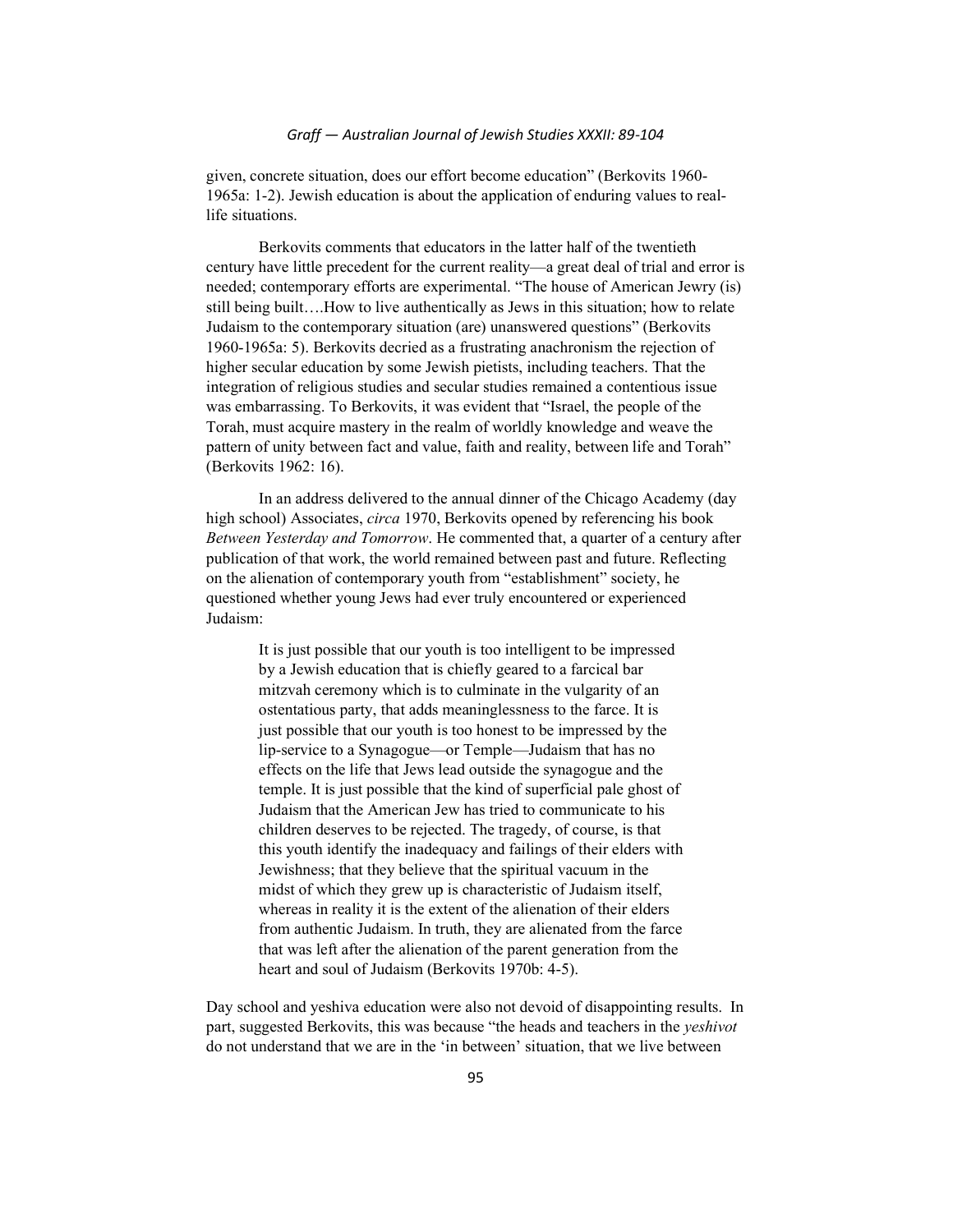yesterday and tomorrow, and that yesterday is no longer." What is needed, he suggested, is "an educational philosophy and an interpretation of Judaism that will equip our youth with effective intellectual tools to meet the challenge of the present human situation in all its social, political, ethical, and spiritual manifestations—to meet it significantly and to meet it as Jews. Our philosophy of Jewish education ought to act as a ferment at the very center of American Jewry…" (Berkovits 1970b: 7).

Berkovits expanded on the importance and opportunity of Jewish education "in a world adrift," in the pages of *Tradition*. The moral relativism that has replaced the collapse of the value system by which civilization earlier functioned has, Berkovits suggests, led to confusion, conflict and chaos. This disintegration and dissolution of value standards underscores the importance of Jewish education:

> Jewish education must no longer remain a marginal affair, it must move to the center of our educational responsibility toward our children. It has to fill the vacuum of values and meaning; it has to provide guidance in a time of confusion; it has to teach a way in the midst of chaos. As far as our children are concerned, Jewish education has to provide for them the vision of the future, without which youth cannot prosper and mature… (Berkovits 1970a: 11).

#### The "Commonplaces" of Education in Berkovits's Reflections

A contemporary of Berkovits, Joseph J. Schwab (1909-1988), was—during Berkovits's years at Hebrew Theological College publishing critical works on education as Professor at the University of Chicago. Reminiscent of Berkovits's comments on the "farce" of bar/bat mitzvah preparation, Schwab complained that "surveys of knowledge, instillation of 'principles' extracted from their meaning-conferring structure, or intensive drills in 'fundamental' facts without the framework that confers significance on them" are a sterile experience lacking in educational purpose (Schwab 1969: 201). Schwab affirmed that "Defensible educational thought must take account of four commonplaces of equal rank: the learner, the teacher, the milieu and the subject matter" (Westbury and Wilkof 1978: 371). While there is no way of knowing with certainty that Berkovits read Schwab's work, Berkovits's approach to education clearly addresses these commonplaces.

For Berkovits, as for Schwab, it is vital that the learner's educational experiences be life-connected. The learner's reality is an essential starting point for meaningful educational engagement. Berkovits and Schwab would both have agreed with John Dewey's observation that the presenting question is: "How shall the young become acquainted with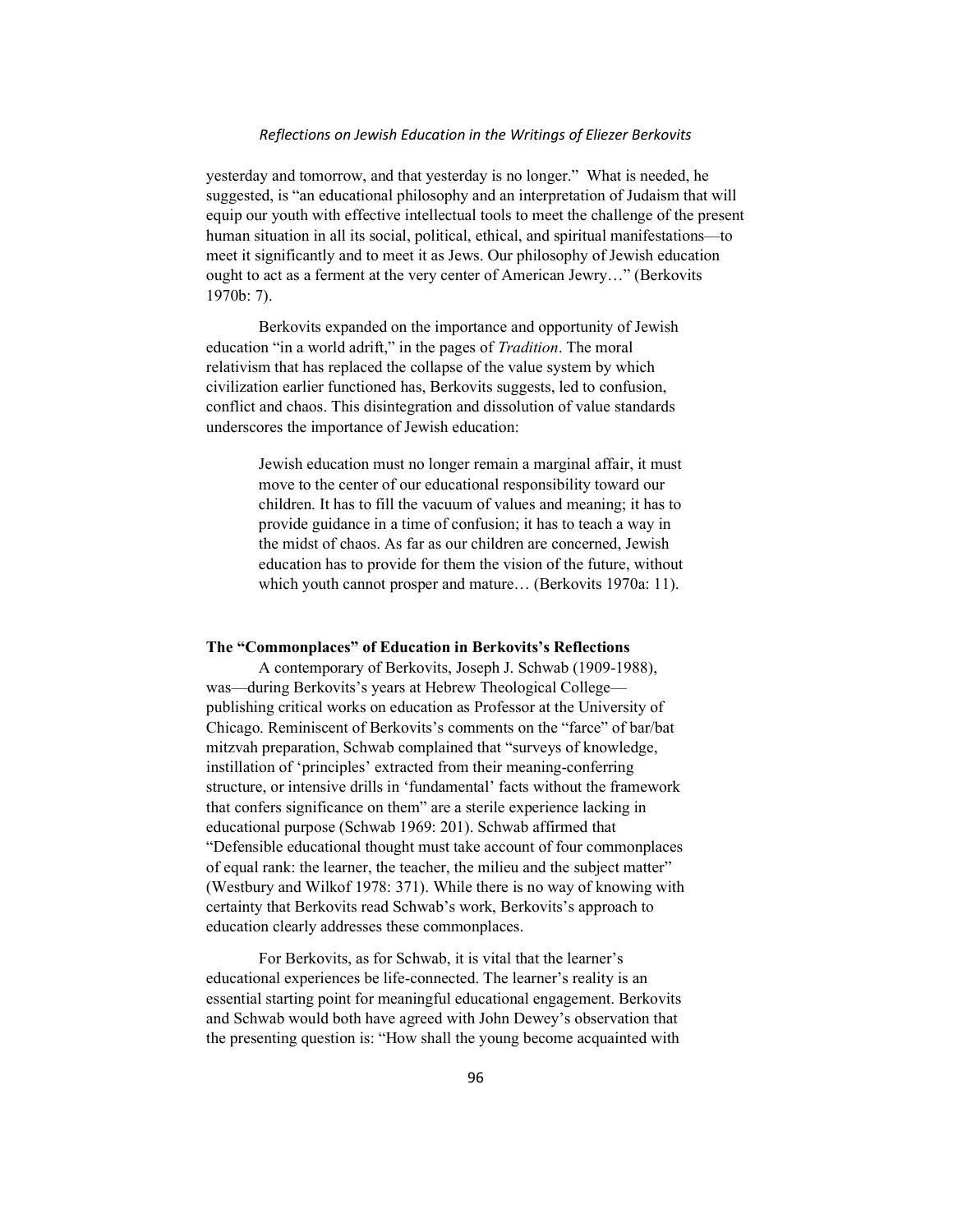the past in such a way that the acquaintance is a potent agent in appreciation of the living present?" (Dewey 1997: 23). Both viewed emphasis on merely mastering information—a common focus of the time—as a flawed approach to education.

To be meaningful to the learner, education must relate to the milieu of which the learner is a part; hence, Berkovits's oft-repeated call to consider the "contemporary situation," recognizing that "yesterday is no longer." The subject, Judaism, encompasses, for Berkovits, the totality of life and represents the standard by which the student should learn to measure things and events. The classical sources of Judaism as well as the study of such disciplines as science, history, economics and literature should be approached in ways that inspire the learner to a life-course of Jewish action. By shaping habits and guiding its practitioner to right conduct, *halakhah* is educative; Jewish learning is not only about texts, but about behavior as well.

Writing in the 1970s, Berkovits pointed to the bifurcation of curriculum of Jewish day schools and yeshivot as a "serious shortcoming":

> In our Day Schools and Yeshiva High Schools, the curriculum is divided into limudei kodesh and limudei hol, sacred studies, the teaching of Jewish subjects on the one hand, and secular studies of a general nature on the other. These two sections of the curriculum are kept strictly separated from each other, representing two worlds that do not recognize each other. But one cannot educate effectively in this manner. The two areas of knowledge cannot be kept apart in the mind and soul of the student (Berkovits 1976: 169).

The educator must be the embodiment of the integrated Jewish personality. For Berkovits, "the living example of the teacher (is) of the utmost importance—the teacher must live his teaching" (Berkovits 1960-1965b: 6). To reach and teach learners and to effectively connect the four "commonplaces," the education of teachers and rabbis needed to be re-imagined.

## Educating Toward Tomorrow

In 1976, Berkovits moved to Israel. It was a transition that had been on his mind since, at least, 1948. Writing to Rabbi Jehiel Jacob Weinberg, former Rector of the Rabbinerseminar in Berlin from which Berkovits was ordained, months after establishment of the Jewish state, he commented: "it is my desire to go to the land of Israel and find the possibility of working in research and (Jewish) science and to help with resolution of the many (halakhic) questions of the new state" (Berkovits 1948). Soon after relocating to the United States, he wrote his teacher: "the truth is that my heart is in the east (Israel) and it seems to me that the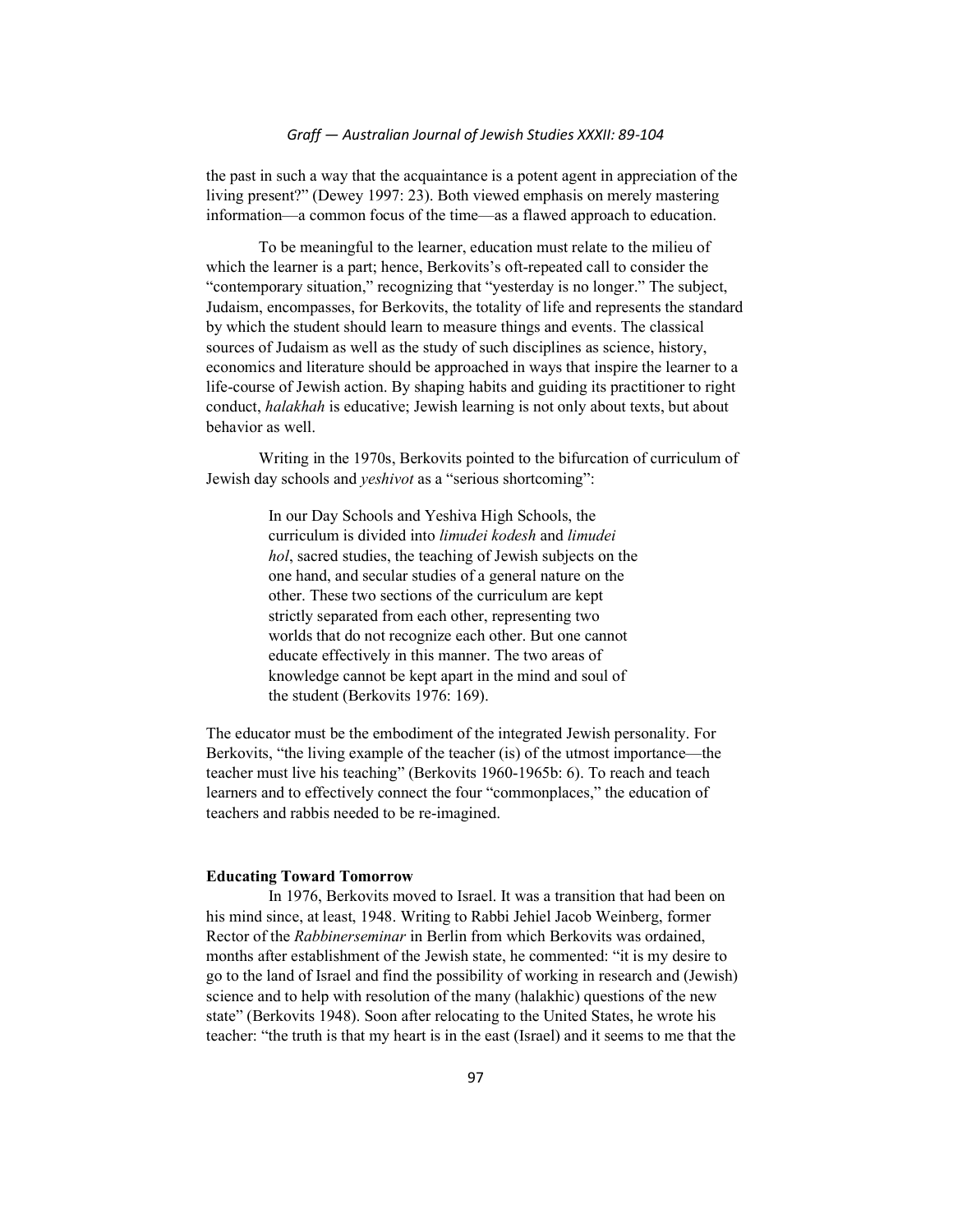United States will just be another station before the goal which is the land of Israel" (Berkovits 1950).

For Berkovits, Judaism is a covenant between God and a people. Realization of the ideal social order that is integral to that relationship can best be achieved in a sovereign Jewish state, where the application of Torah extends to all spheres of life. Already, in 1943, Berkovits had sounded this theme: "Any further development of Judaism is only possible by the creation, somewhere on this earth, of a complete Jewish environment, i.e., a reality that is wide enough to embrace the whole existence of a Jewish national unit. Only by the creation of such a Jewish environment can we give back to Torah the great partnership of Life which alone is able to free Judaism from its present Galutconditioned rigidity, and create the circumstances in which evolution will again be possible" (Berkovits 1943: 35).

Not surprisingly, after settling in Israel, Berkovits turned his attention to the challenge of Jewish education in Israeli society. Commenting on the two-track division between secular and religious studies prevalent in national religious education, Berkovits observed: "The students are educated in two worlds that don't recognize one another. Such a path cannot succeed. It is doubtful whether this is education. Isn't this closer to transmitting information about the various disciplines? We need a unified educational philosophy that enters instruction in all subjects into a Jewish worldview" (Berkovits 1987: 87). This was a theme that Berkovits had sounded over the course of four decades across the globe. He did not, however, develop an approach to its practical application to curriculum and instruction.

 In his later years, Berkovits frequently visited the United States, often as a visiting scholar. On one such occasion, in 1985, he spoke at the Brandeis-Bardin Institute in California. When asked what counsel he had to offer American Jewry, he advised Jewish learning. Observing that there is tremendous ignorance among American Jews, he pointed to Jewish learning as the essential road to understanding and actualizing the meaning of Judaism as a way of life. Jewish education, he affirmed, was essential to a vital Jewish present and future (Berkovits 1985). As he framed it in notes that he recorded a generation earlier, "an ignorant Judaism is not Judaism" (Berkovits 1960-1965d: 3).

# Contemporary Trends in Jewish Education in the Light of Berkovits's **Reflections**

 Among contemporary trends in Jewish education, there are several that reflect Berkovits's concerns. Berkovits's view that Jewish education must embrace all disciplines of study led him to see Jewish day schools as particularly promising settings of Jewish education. Writing in 1970, he noted that five percent of Jewish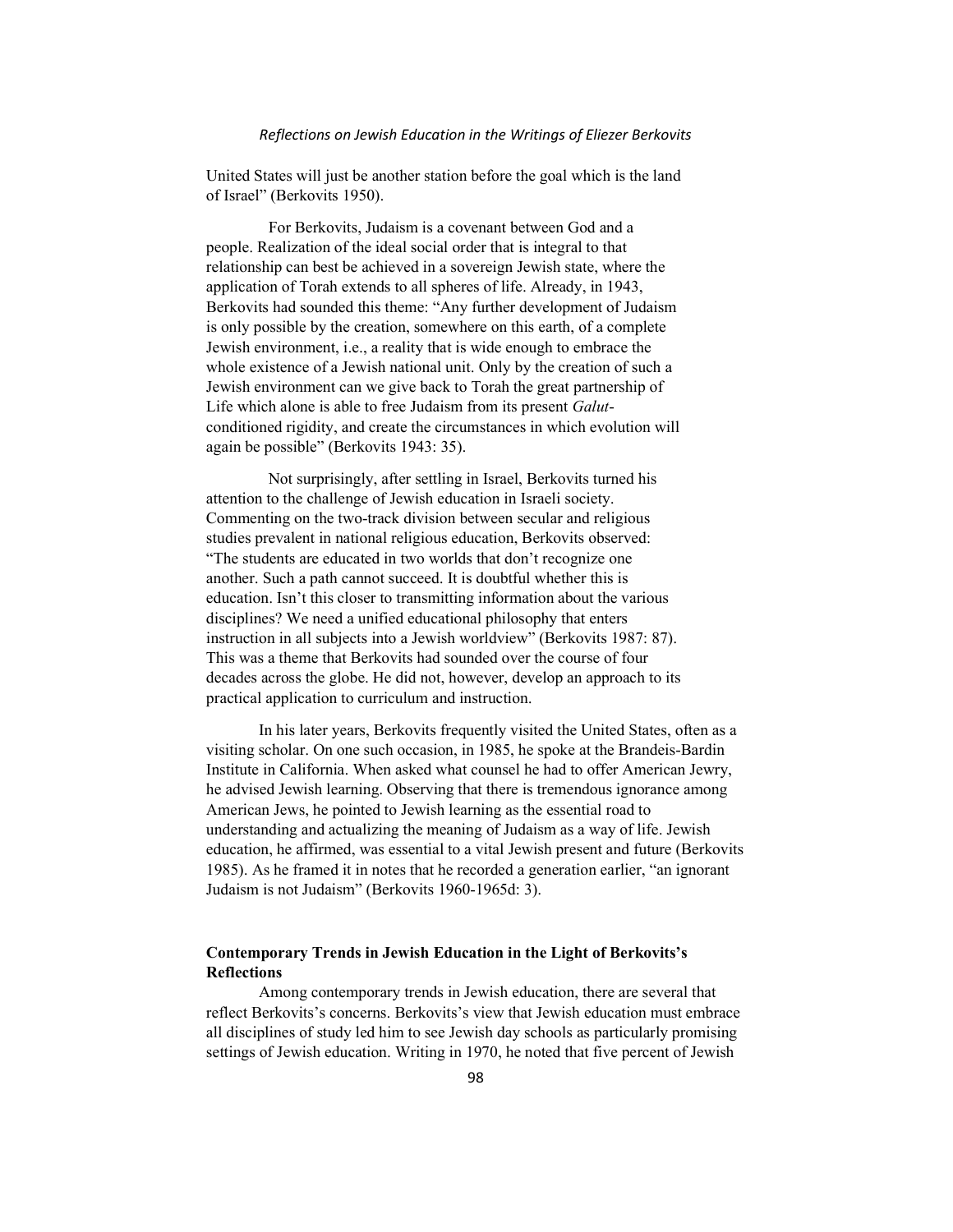children attended day schools (Berkovits 1970b: 5). Day school enrolment more than doubled in the last quarter of the twentieth century, a direction that Berkovits would have found heartening (Graff 2008: 82-83, 103).

 By the close of the twentieth century, interdisciplinary approaches were, in some day schools, gaining currency (Zeldin 1998; Malkus 2011). This trend has continued as more schools embrace project-based learning. That Jewish educators increasingly enjoy the benefit of teacher education—both "pre-" and "in-" service—and recognize their role in helping students build the world of tomorrow, rather than restoring the world of yesterday—would surely be encouraging from Berkovits's perspective.

 Mindful that Jewish education is both of the heart and of the mind Berkovits would affirm the view that "socio-emotional life is an essential part of Jewish identity and ought to be central to the articulated and pursued learning outcomes in Jewish education" (Noam and Kress 2018: 201). Current "reimagination" of educational experiences surrounding bar and bat mitzvah in the direction of making this milestone more organic to an ongoing Jewish journey reflects Berkovits's approach. Recognizing that Judaism is not just learned but lived, Berkovits might have found the turn to experiential Jewish education—often engaging families as well as children—a promising trend.

 Synthesizing contemporary understanding of experiential education, David Bryfman defines this approach as "a philosophy and pedagogy that purposefully engages learners in direct experiences and focused reflection within settings inspired by Jewish values, traditions and texts in order to create knowledge, develop skills, clarify values and develop the individual capacities to contribute to their communities" (Bryfman 2014). Berkovits would surely have questioned the values clarification dimension of Bryfman's definition, identifying with the observation of Shuki Taylor that "I find there to be an inherent conflict between the goals of Jewish education and the methodologies of experiential education. In attempting to accomplish both, the experiential Jewish educator needs to grapple almost constantly—with how to serve as the facilitator of authentic learnercentered experience, while simultaneously directing toward goals and outcomes" (Taylor 2014: 43). Taylor's comment describes the tension between what Michael Rosenak terms a "normative-ideational" educational approach and a "deliberativeinductive" orientation (Rosenak 1987: 15-26), a tension that Berkovits would have underscored, cautioning against relativism.

 Seeing, as he did, Israel as "center stage" in the revitalization of Jewish life, Berkovits would applaud the educational partnerships launched in recent years, in which American and Israeli schools are "twinned" for purposes of nurturing a shared sense of peoplehood, though reminding us that *Judaism*, "a religion of the all-comprehensive deed," stands at the core of that peoplehood (Berkovits 1966: 78).<sup>3</sup> He would find indications of a distancing from Israel a matter of deep concern (Cohen and Kelman 2010; Wertheimer 2010). Recognizing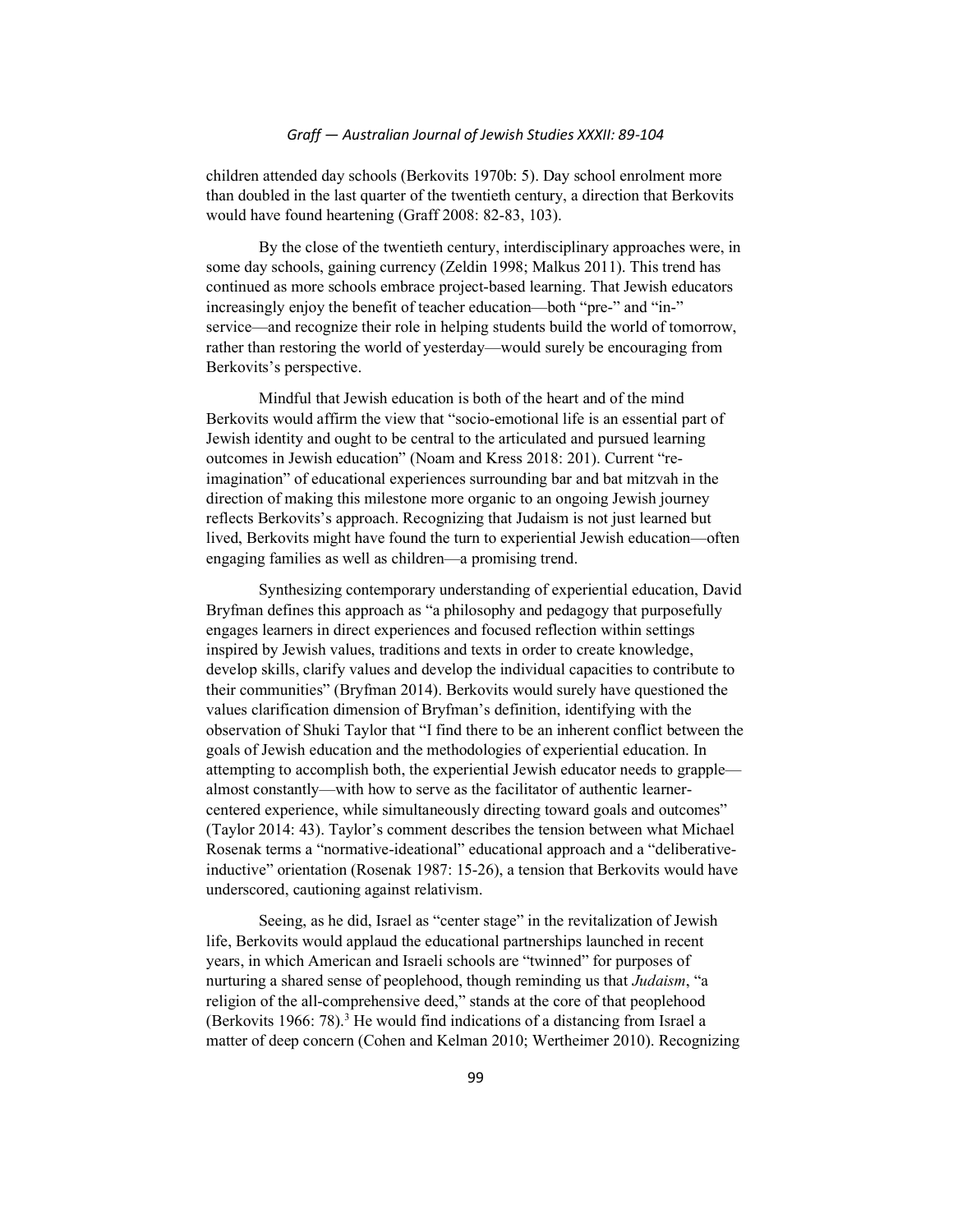that meaningful engagement must begin with the individual learner, Berkovits would likely be encouraged by Barry Chazan's description of Israel education, today, as "learner-centered in its focus on the individual; knowledge-centered in its diverse ways of knowing; and people-focused in its emphasis on experiencing Israel" (Chazan 2015: 89).

 Berkovits would affirm the proposition that "Ideally, every American Jew would be proficient enough in textual Hebrew to engage with Biblical and rabbinic texts and proficient enough in modern Hebrew to read contemporary Israeli literature and debate political and philosophical issues in Hebrew with Israelis" (Benor 2018: 135). Conceding that the goal of Hebrew cannot be attained in a few instructional hours per week, he would urge intensified efforts at engaging learners in deeper participation in Jewish educational settings, rather than "settling" for what Benor terms "Hebrew infusion."<sup>4</sup> He would welcome initiatives aimed at strengthening "first hand" access to Jewish literature through the development of enhanced Hebrew language proficiency.

 Berkovits might be heartened by increasing "ferment" relating to Jewish education. As he observed when speaking of Jewish education in 1970, "in the realm of the spirit it is not numbers that count, but intensity of meaning and relevance of purpose" (Berkovits 1970b: 6). Before method and technique, Berkovits would argue for meaning and purpose as starting points in any consideration of education.

 Given his attention to the purpose of Jewish education, Berkovits would no doubt look favorably on the prevailing notion that Jewish education must move beyond content and (mere) connection, and consider, rather, its impact on students' lives and behaviors (Ben-David 2015, Kress and Levisohn 2018). Among contemporary educators, backwards design—outcomes-focused learning experiences—increasingly guides curriculum decisions and instructional approaches. Concomitantly, recognition of the importance of "why?" and not only "how" and "what" has gained broader currency in Jewish educational discourse.<sup>5</sup>

## Conclusion

 Eliezer Berkovits did not leave a systematic guide to Jewish education. He did, however, consistently call attention to the need to focus on Jewish characterbuilding through an integrated and comprehensive approach to education. The ultimate measure of the success of Jewish education is, for Berkovits, not simply knowledge acquisition, but impact on the life of the learner. Early in the  $21<sup>st</sup>$ century, it is a measure that has been widely embraced.

## Notes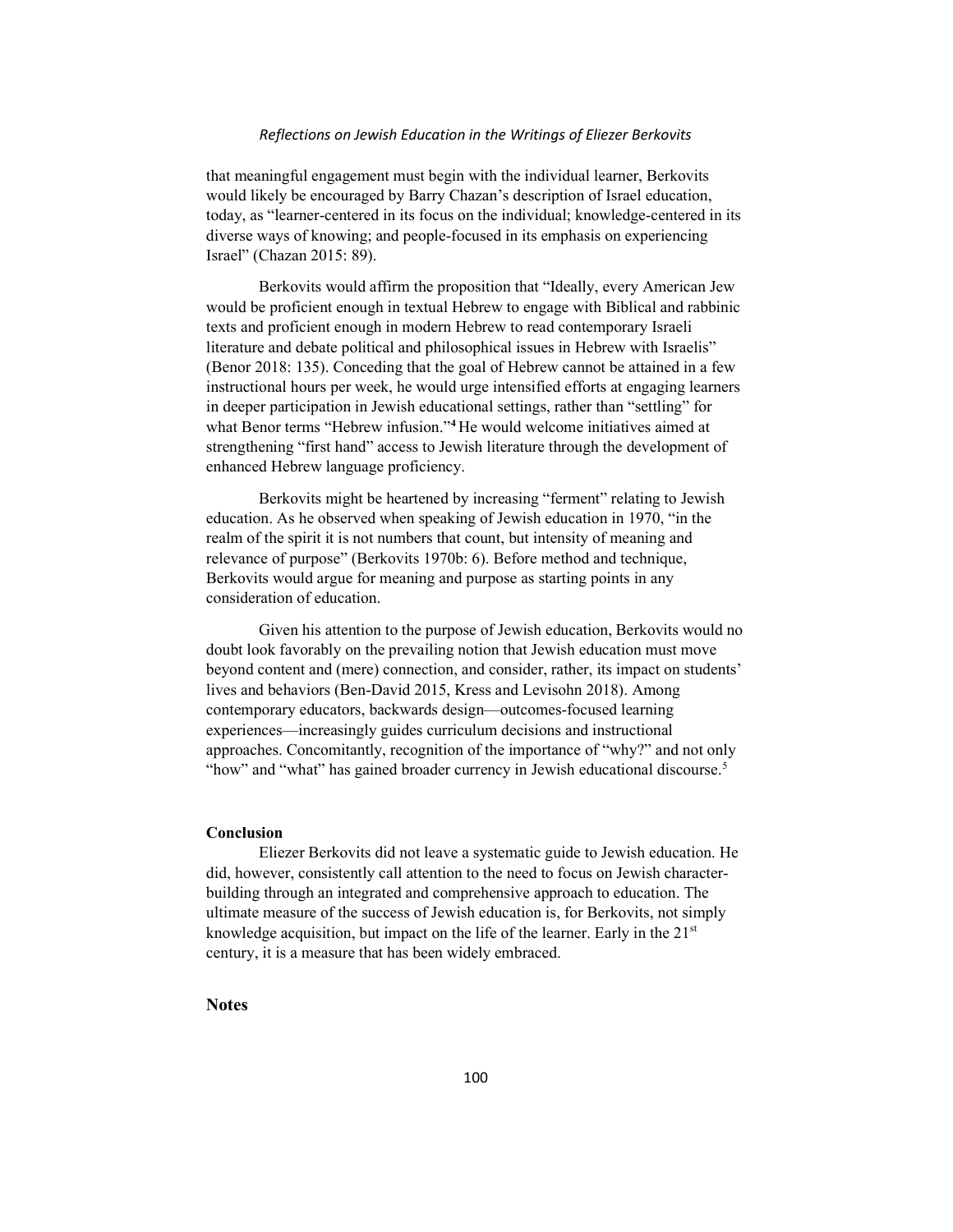<sup>1</sup> Shalom Carmy comments that "in the third quarter of the twentieth century, Eliezer Berkovits was one of the most articulate and wide-ranging stars in the firmament of modern Orthodox thought" (Carmy 2004: 192).  $2^2$  For an outstanding introduction to and overview of themes addressed in the oeuvres of Eliezer Berkovits, see David Hazony's introduction to Eliezer Berkovits: Essential Essays on Judaism (Hazony 2002: ix-xxxvi). A special issue of the Journal Shofar 31:4 (Summer 2013) includes six articles on diverse aspects of Berkovits's thought. A recently-published essay examines Berkovits's values-conscious approach to *halakhah* (Graff 2019).  $3$  The idea of *klal yisrael*, the community of Israel (the Jewish people) is, for Berkovits, integral to the ethos of Judaism. It is for that reason that he urged bold action to preserve the unity of the Jewish people by arriving at a collective approach to conversion—one recognizing the beliefs and concerns of diverse Jewish groups (Berkovits 1974: 468). 4 Recognizing that Hebrew proficiency cannot be achieved in a few instructional hours per week, Sarah Benor suggests concentrating on two more attainable goals: "competence in Jewish English and membership in a Hebrew-oriented metalinguistic community. In other words, a successful graduate of a program that adopts such goals would be able to comprehend and produce sentences in English laced with Hebrew words and would feel a strong personal connection to the Hebrew language and, through it, to Jews around the world" (Benor 2018: 127-128).  $5$  By the closing years of the twentieth century, such books as *Why Be* 

Different? (Prager and Lepoff 1986) and *Why Be Jewish*? (Wolpe 1995) focused on the fundamental question of Jewish meaning.

# Acknowledgements

I acknowledge with appreciation the generosity of Professor Avraham Berkovits, eldest son of Eliezer Berkovits, who graciously provided access to his father's papers, in Israel. References to numbered documents are to papers in the Berkovits family's collection. Box 25, from which several items are drawn, is labelled "lecture notes, 1960-1965." I am indebted to Dr. Jacob J. Schacter of Yeshiva University, for his comments on an earlier draft of this essay and to Paul Miller, librarian at American Jewish University, for providing me a copy of the taped Berkovits lecture, referenced below.

# References

Ackerman, W. 1975. "The Americanization of Jewish Education." Judaism 24.4: 416-435.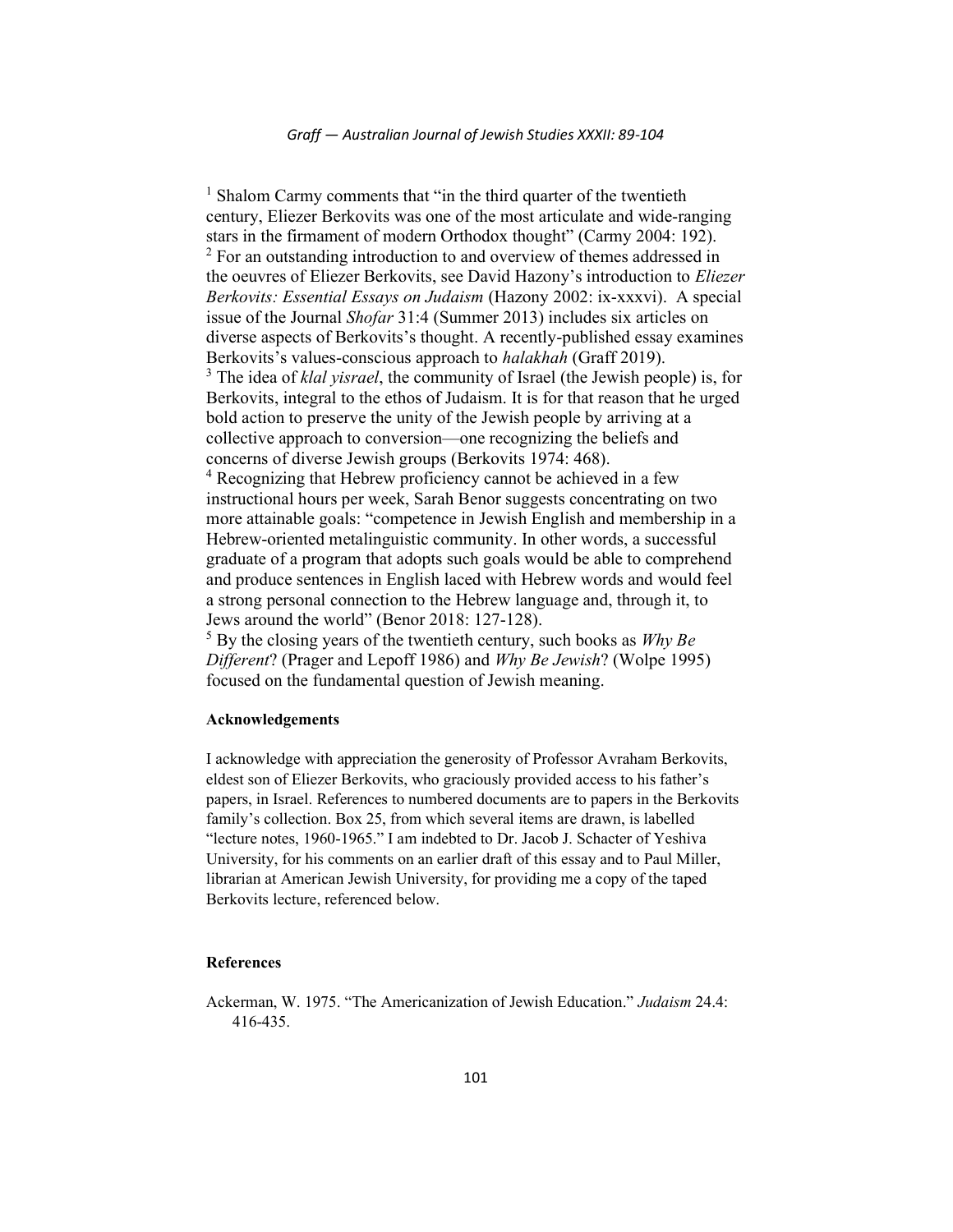- Ben-David, A. 2015. "The Third Stage of Jewish Education", at http://eJewishphilanthropy.com/the-third-stage-of-Jewish-education/, accessed 6 September 2019.
- Benor, S. 2018. "Hebrew Infusion in American Jewish Life," in N. Sokoloff & N. Berg, (ed.), What We Talk About When We Talk About Hebrew (And What It Means to Americans), Seattle: University of Washington Press: 124-138.
- Berkovits, E. 1987. The Crisis of Judaism in the Jewish State. Jerusalem: R. Mas. [In Hebrew]
- 1985. "Judaism After the Holocaust in the Age of Statehood." Lecture (recording) at Brandeis-Bardin Institute.
- 1983. Not in Heaven: The Nature and Function of Halakha. New York: Ktav
- 1976. Crisis and Faith. New York: Sanhedrin.
- 1974. "Conversion 'According to Halacha': What Is It?" Judaism 23.4:467-478.
- 1971. "A Contemporary Rabbinical School for Orthodox Jewry." Tradition, 12.2:5-20.
- 1970a. "Jewish Education in a World Adrift." Tradition, 2.3:5-12.
- 1970b. "Between Yesterday and Tomorrow." Berkovits papers, 339, 9 pages
- 1966. "The State of Jewish Belief." Commentary, 42.2:78-80.
- 1962. "An Integrated Jewish Worldview." Tradition, 5.1:5-17.
- 1960-1965a. "The Purpose of Jewish Education." Berkovits papers, 25.554, 6 pages
- 1960-1965b. "Two Theories of Jewish Education." Berkovits papers, 25.589, 7 pages
- 1960-1965c. "Why Jewish Education?" Berkovits papers, 25.591, 10 pages
- 1960-1965d. "Present-Day Judaism." Berkovits papers, 25.599, 8 pages.
- 1954. "Has Ivrit B'Ivrit Failed?" The Jewish Spectator, 19.5:23-25
- 1953. "Jewish Living in America," Judaism, 2.1:68-74.
- 1950. Letter to Rabbi J.J. Weinberg, June 26, 1950 (Berkovits papers).
- 1948. Letter to Rabbi J.J. Weinberg, November 11, 1948 (Berkovits papers).
- 1945. Between Yesterday and Tomorrow. Oxford: East and West Library.
- 1943. Towards Historic Judaism. Oxford: East and West Library.
- Blumberg, S. 1991. "Educating for Religious Experience: An Analysis of the Four Definitions of Four Major American Theologians and the Implications of their Thoughts for Jewish Educational Curriculum and Practice." Dissertation (PhD), Hebrew Union College Los Angeles.
- Bryfman, D. (ed.). 2014. Experience & Jewish Education. Los Angeles, Torah Aura.
- Carmy, S. 2004. "Eliezer Berkovits's Challenge to Contemporary Orthodoxy." Torah u-Madda Journal 12:192-207.
- Chazan, B. 2015. "A Linguistic Analysis of the Role of Israel in American Jewish Schooling." Journal of Jewish Education, 81.1:85-92.
- Cohen, S. & Kelman, A. 2010. "Distancing is Closer than Ever." Contemporary Jewry, 30.2-3:145-148.
- Dewey, J. 1997. Experience and Education. New York: Simon and Schuster.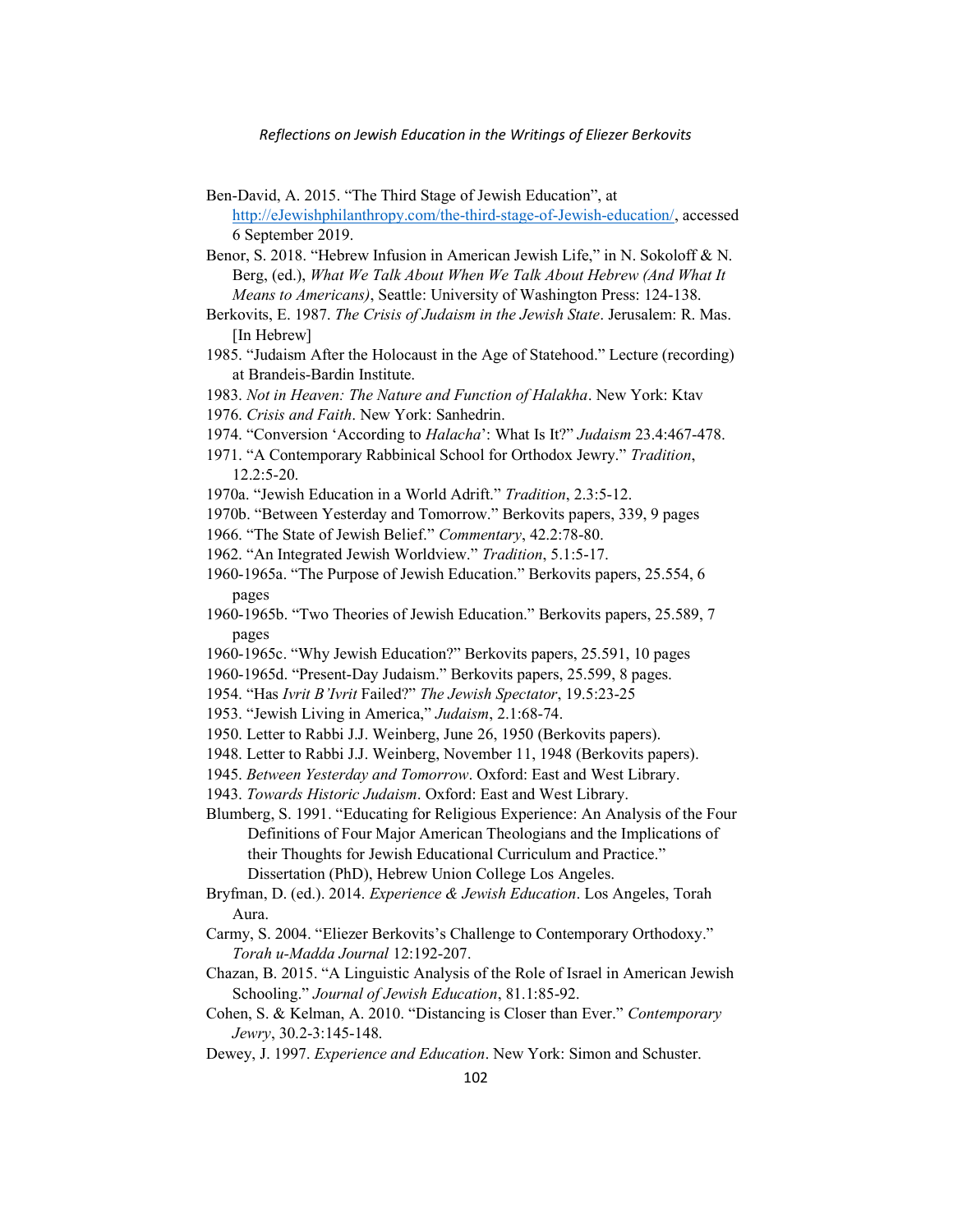Graff, G. 2019. "Halakhah as Torat Hayyim: The Values-Conscious Visions of Eliezer Berkovits and Emanuel Rackman." Journal of Modern Jewish Studies, 18.3:330-342.

- 2008. "And You Shall Teach Them Diligently": A Concise History of Jewish Education in the United States. New York: The Jewish Theological Seminary of America.
- Hazony, D. (ed.). 2002. Eliezer Berkovits: Essential Essays on Judaism. Jerusalem: Shalem Press.
- Kress, J. & Levisohn, J. 2018. "Subject-Specific Learning Versus Jewish-Developmental Outcomes in Jewish Education: What Should We Aim For?" in J. Levisohn & J. Kress (ed.) Advancing the Learning Agenda in Jewish Education, Boston: Academic Studies Press:205-220.
- Krasner, J. 2011. The Benderly Boys  $\&$  American Jewish Education. Waltham, MA: Brandeis University Press.
- Malkus, M. 2011. "Curriculum Integration in Jewish Day Schools: The Search for Coherence," in H. Miller, L. Grant, L. & A. Pomson (ed.) International Handbook of Jewish Education, New York: Springer:83-97.
- Noam, G. & Kress, J. 2018. "The Holistic Goals of Jewish Education," in J. Levisohn & J. Kress (ed.) Advancing the Learning Agenda in Jewish Education, Boston: Academic Studies Press:183-204.
- Novak, D. 2003. "A Relevant Traditionalist [Review]" First Things, at http://www.firstthings.com/article/2003/06/essential-essays-on-Judaism, accessed 6 September 2019.
- Prager, J. & Lepoff, A. 1986. Why Be Different? West Orange, N.J.: Behrman House.
- Rosenak, M. 1987. Commandments and Concerns: Jewish Religious Education in Secular Society. Philadelphia: Jewish Publication Society.
- Schwab, J. 1969. College Curriculum and Student Protest. Chicago: University of Chicago Press.
- Schick, M. 2000, ed. A Census of Jewish Day Schools in the United States. New York, Avichai Foundation.
- Shofar: An Interdisciplinary Journal of Jewish Studies. 2013. Special issue devoted to Eliezer Berkovits, 31:4.
- Taylor, S. 2014. "Experiential Jewish Education: Impacting the Formation of Jewish Identity," in D. Bryfman (ed.), Experience & Jewish Education, Los Angeles: Torah Aura:41-54.
- Wertheimer, J. 2010. "Go Out and See What the People Are Doing." Contemporary Jewry, 30:2-3, 233-239.
- 1999. "Jewish Education in the United States: Recent Trends and Issues." American Jewish Yearbook, 99:3-115.
- Westbury, I. & Wilkof, N. (ed.) 1978. Science, Curriculum and Liberal Education: Selected Essays. Chicago: University of Chicago Press.
- Wolpe, D. 1995. Why Be Jewish? New York: H. Holt.